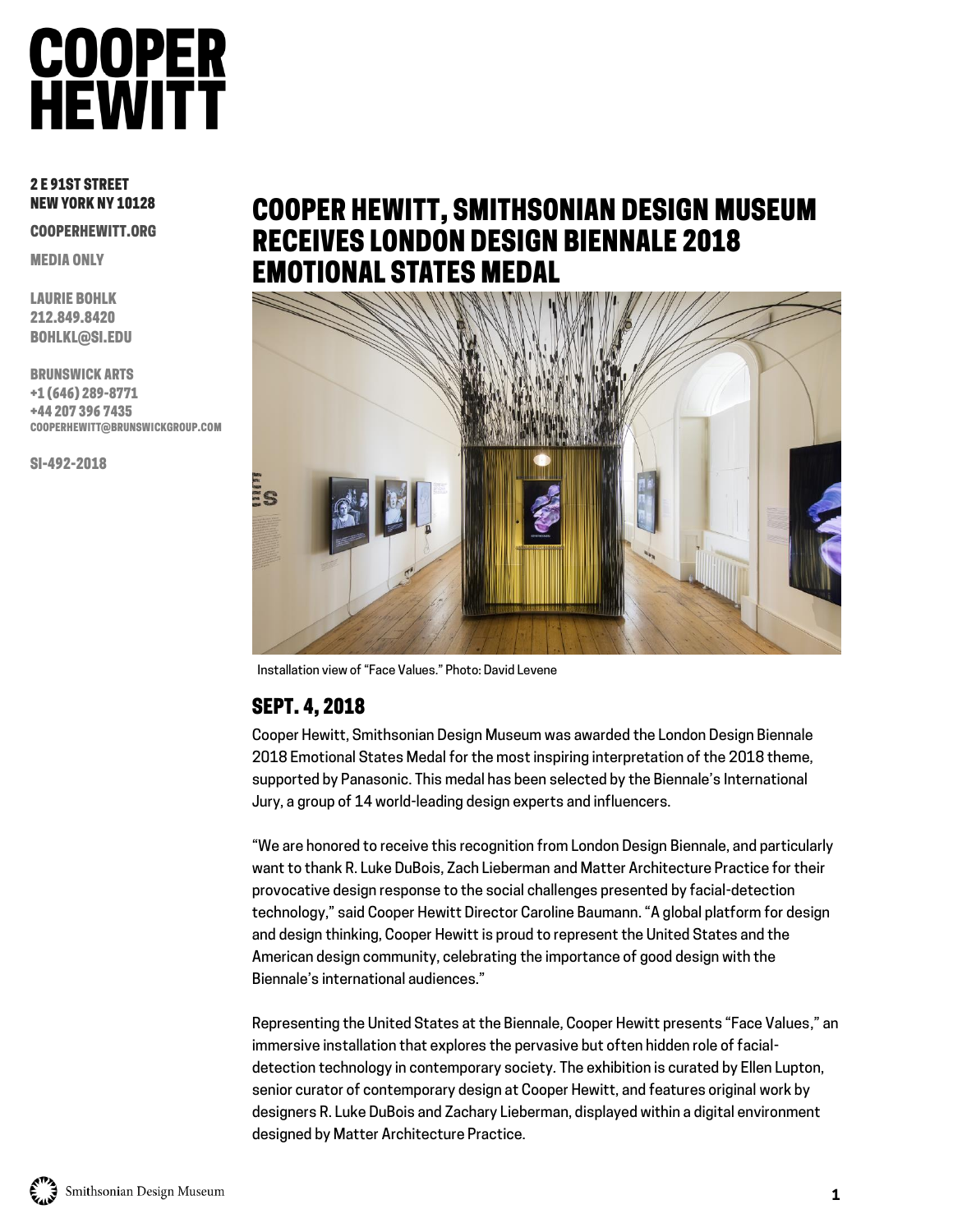# **COOPER<br>HEWITT**

Informed by the Biennale's theme of "Emotional States," "Face Values" investigates how the human face has been transformed into a living data source that governments and businesses use to track, measure and monetize emotions. Using their own faces to control cameras and software, viewers will experience the power and limitations of emotion-recognition technologies. Playful and provocative interactions with the work allow viewers to gain further awareness of how these tools are incorporated into countless products and systems, in ways that the public may not fully realize. "Face Values" speaks to the growing fascination around facial-recognition technology, particularly in the U.S. where major companies continue to experiment and push boundaries with this controversial software.

Cooper Hewitt, Smithsonian Design Museum's installation at the London Design Biennale is made possible by the Secretary/Under Secretaries of the Smithsonian and the Smithsonian National Board.

#### ABOUT THE DESIGNERS

**DuBois** explores temporal, verbal and visual structures through music, art and technology. He is the director of the Brooklyn Experimental Media Center at the NYU Tandon School of Engineering, where he and his students explore the implications of new technologies for individuals and society. His work expands the limits of portraiture in the digital age by linking human identity to data and social networks.

**Lieberman** uses technology to augment the body's ability to communicate. He is the creator of openFrameworks, a tool for creative coding, and he is founder of the School for Poetic Computation in Brooklyn. EyeWriter, an eye-tracking interface designed for people with paralysis, won Design of the Year (Interactive) 2010 from the London Design Museum. Lieberman's work actively explores the human face as a controller and interface for software.

**Matter Architecture Practice** is co-directed by Sandra Wheeler and Alfred Zollinger. Matter has received top honors for its work in exhibition design, which seeks to tell complex stories about data and society through engaging, physically rich environments. Matter was a finalist of the PS1/MoMA Young Architects Program and the winner of AIA New Practices New York, a juried selection recognizing up-and-coming, innovative firms in the city.

#### ABOUT COOPER HEWITT

Cooper Hewitt is America's design museum. Inclusive, innovative and experimental, the museum's dynamic exhibitions, education programs, master's program, publications and online resources inspire, educate, and empower people through design. An integral part of the Smithsonian Institution—the world's largest museum and research complex—Cooper Hewitt is located on New York City's Museum Mile in the historic, landmark Carnegie Mansion. Steward of one of the world's most diverse and comprehensive design collections—over 210,000 objects that range from an ancient Egyptian faience cup dating